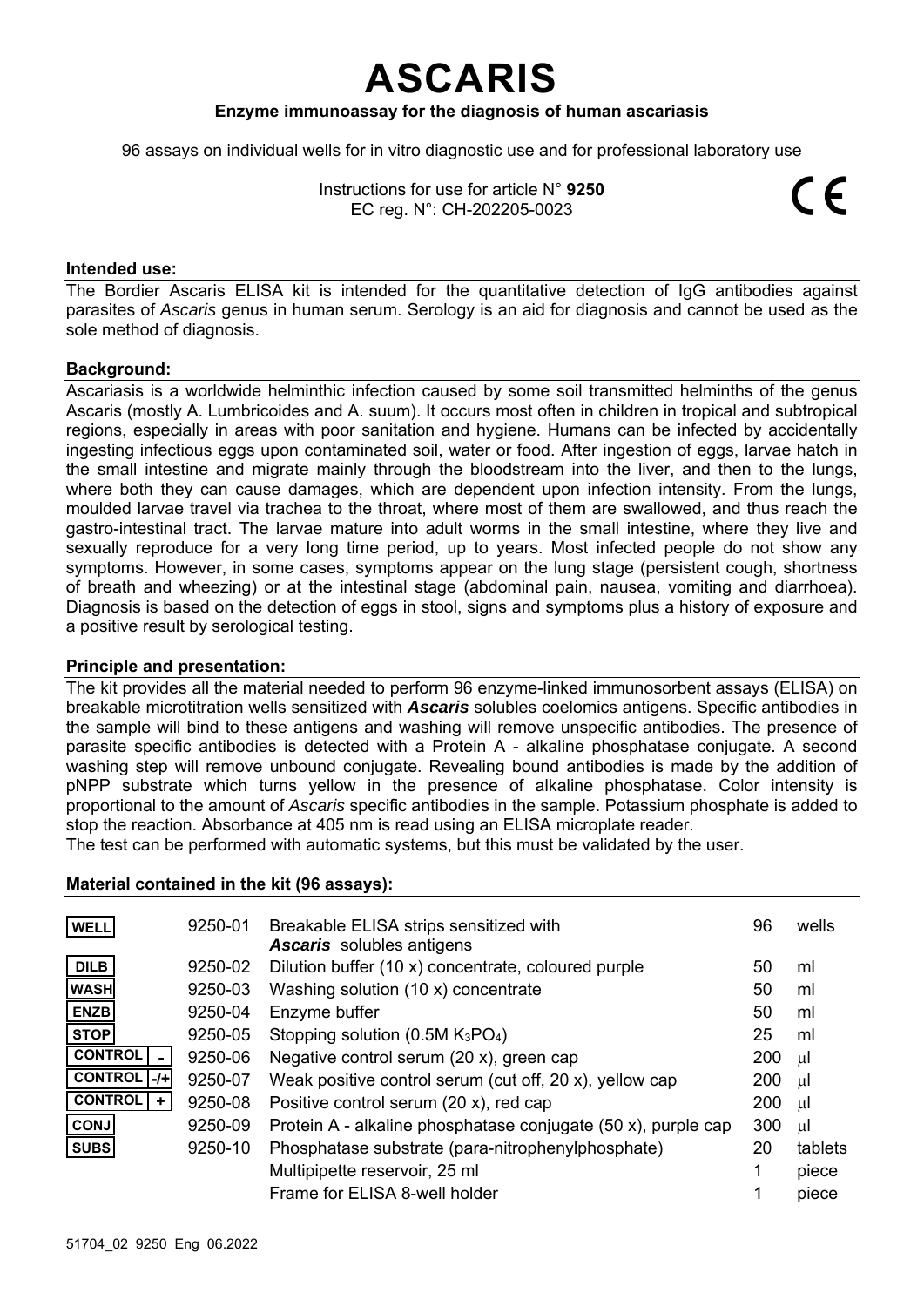# **Shelf life and storage:**

Store the kit at 2° to 8°C (transport at ambient temperature), avoid long term exposure of the components to direct light. The expiry date and the lot number of the kit are printed on the side of the box. After initial opening, all reagents are stable until the expiry date when stored at 2-8°C.

### **Equipment needed but not provided with the kit:**

Pipettes (ml and µl). Flasks. Dilution tubes. Adhesive tape to cover wells during incubations. Distilled water. Incubator set at 37°C. ELISA reader set at 405 nm. Manual or automatic equipment for rinsing wells. Vortex mixer. Timer.

#### **Preparation of reagents before use:**

Bring all reagents to room temperature and mix before use.

**ELISA wells**: open side of aluminum bag 9250-01 and remove number of wells needed (one for blank, three for controls plus the number of samples). Place sensitized wells in 8-well holder(s). If needed, complete the empty positions in the holder with used wells. Insert holder(s) in the frame in the correct orientation. Reseal open package with desiccant pad.

**Dilution buffer**: dilute dilution buffer (10 x) concentrate 9250-02, 1/10 in distilled water. This is used for the dilution of controls, samples and conjugate. The diluted buffer is stable for 2 months at 2-8°C.

**Washing solution**: dilute washing solution (10 x) concentrate 9250-03, 1/10 in distilled water. You may also use your own washing solution. Avoid buffers containing phosphate which could inhibit the enzymatic activity of the alkaline phosphatase. The diluted washing solution is stable for 2 months at 2- 8°C.

**Control sera**: dilute 10 µl control sera 9250-06 to -08 in 190 µl dilution buffer solution (final dilution 1/20). The diluted control sera are stable for 2 months at 2-8°C.

**Conjugate**: dilute conjugate 9250-09 in dilution buffer solution (final dilution 1/50). Dilute conjugate on the day of the assay. Do not store diluted conjugate.

**Substrate solution**: dissolve tablet(s) of phosphatase substrate 9250-10 in undiluted enzyme buffer 9250-04 (1 tablet in 2.5 ml buffer). Vortex until complete dissolution of the tablet(s). Dilute substrate on the day of the assay and protect the tube from direct light. Tablets and substrate solutions should be colourless or should have only a slight yellow tinge. If a tablet or a substrate solution turns yellow, it may have been partially hydrolysed and should be discarded. Do not store the substrate solution.

**Stopping solution:** use reagent 9250-05 undiluted.

#### **Specimen collection and preparation:**

Use human serum. Serum should be stored at 2-8°C if analysed within a few days, otherwise store at  $-$ 20°C or lower. Avoid repeated freezing and thawing.

Vortex samples and dilute 1/201 in dilution buffer solution (for instance 5 µl sample in 1.0 ml).

#### **Warnings and precautions:**

Toxic compounds are found in following concentration:

| <b>Component</b>        | <b>Reference</b> | Sodium azide $(N_aN_3)$ | <b>Merthiolate</b> |
|-------------------------|------------------|-------------------------|--------------------|
| Dilution buffer (10 x)  | 9250-02          | 0.1%                    | 0.02%              |
| Washing solution (10 x) | 9250-03          | 0.05%                   |                    |
| Enzyme buffer           | 9250-04          | 0.01%                   |                    |
| Control sera (20 x)     | 9250-06 to -08   | 0.1%                    | 0.02%              |
| Conjugate (50 x)        | 9250-09          | 0.1%                    |                    |

At the used concentrations, sodium azide and merthiolate do not have any toxicological risk on contact with skin and mucous membranes.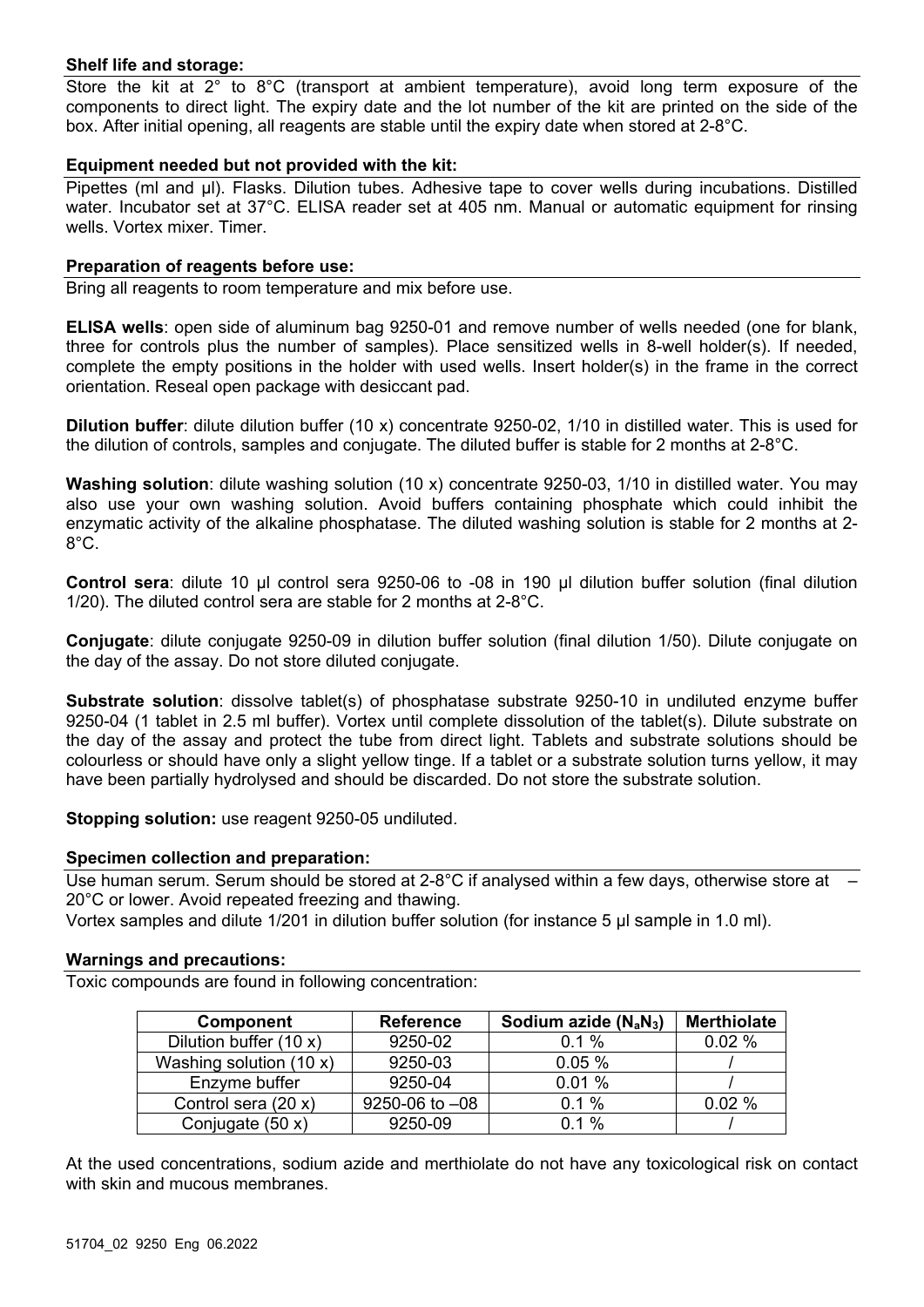- The stopping solution 9250-05 (0.5 M  $K_3PO_4$ ) is irritant.
- The negative, weak positive, and positive control sera (9250-06 to -08) are from rabbits.
- Treat all reagents and samples as potentially infectious material.
- Do not interchange reagents of different lots or Bordier ELISA kits.
- Do not use reagents from other manufacturers with reagents of this kit.
- Do not use reagents after their expiry date.
- Close reagent vials tightly immediately after use and do not interchange screw caps to avoid contamination.
- Use separate and clean pipettes tips for each sample.
- Do not re-use microwells.

## **Disposal consideration:**

All materials used for this test are generally considered as hazardous waste. Refer to national and regional laws and regulations for the disposal of hazardous waste.

## **Procedure:**

When running the assay, avoid the formation of bubbles in the wells.

# **Step 1: Blocking:**

Fill completely wells with dilution buffer solution. Incubate for 5 to 15 minutes at ambient temperature (blocking). Remove dilution buffer by aspiration or by shaking the wells over the sink.

# **Step 2: Incubation with samples:**

Fill the first well of the first strip with 100 µl dilution buffer only (no-serum blank).

Fill the subsequent three wells with respectively 100 µl diluted negative, weak positive (cut off) and positive control serum. For assays of more than 25 samples, we recommend to fill the three last wells with control sera as a duplicate.

Fill remaining wells with the diluted samples (100 µl each).

Cover wells with adhesive tape and incubate for 30 minutes at 37°C.

Remove sera and wash 4 x with  $\sim$  250 µl washing solution.

# **Step 3: Incubation with conjugate:**

Distribute 100 µl diluted conjugate in each well (including no-serum blank). Cover wells with adhesive tape and incubate for 30 minutes at 37°C. Remove conjugate and wash 4 x with  $\sim$  250 µl washing solution.

# **Step 4: Incubation with substrate:**

Distribute 100 µl substrate solution per well. Cover wells with adhesive tape and incubate for 30 minutes at 37°C. Stop the reaction by the addition of 100 µl stopping solution to each well.

# **Step 5: Measurement of absorbances:**

If needed, wipe the bottom of the wells and eliminate bubbles. Measure absorbances at 405 nm within 1 hour after the addition of stopping solution.

#### **Interpretation:**

Subtract the value of the no-serum blank from all measured values. When applicable calculate the mean absorbance values of duplicated serum controls. The test is valid if the following criteria are met:

- absorbance (A) of positive control > 1.200
- A of negative control < 10 % of A of positive control
- A of blank against air < 0.350

Quality controls of current lots are published on our website: www.bordier.ch.